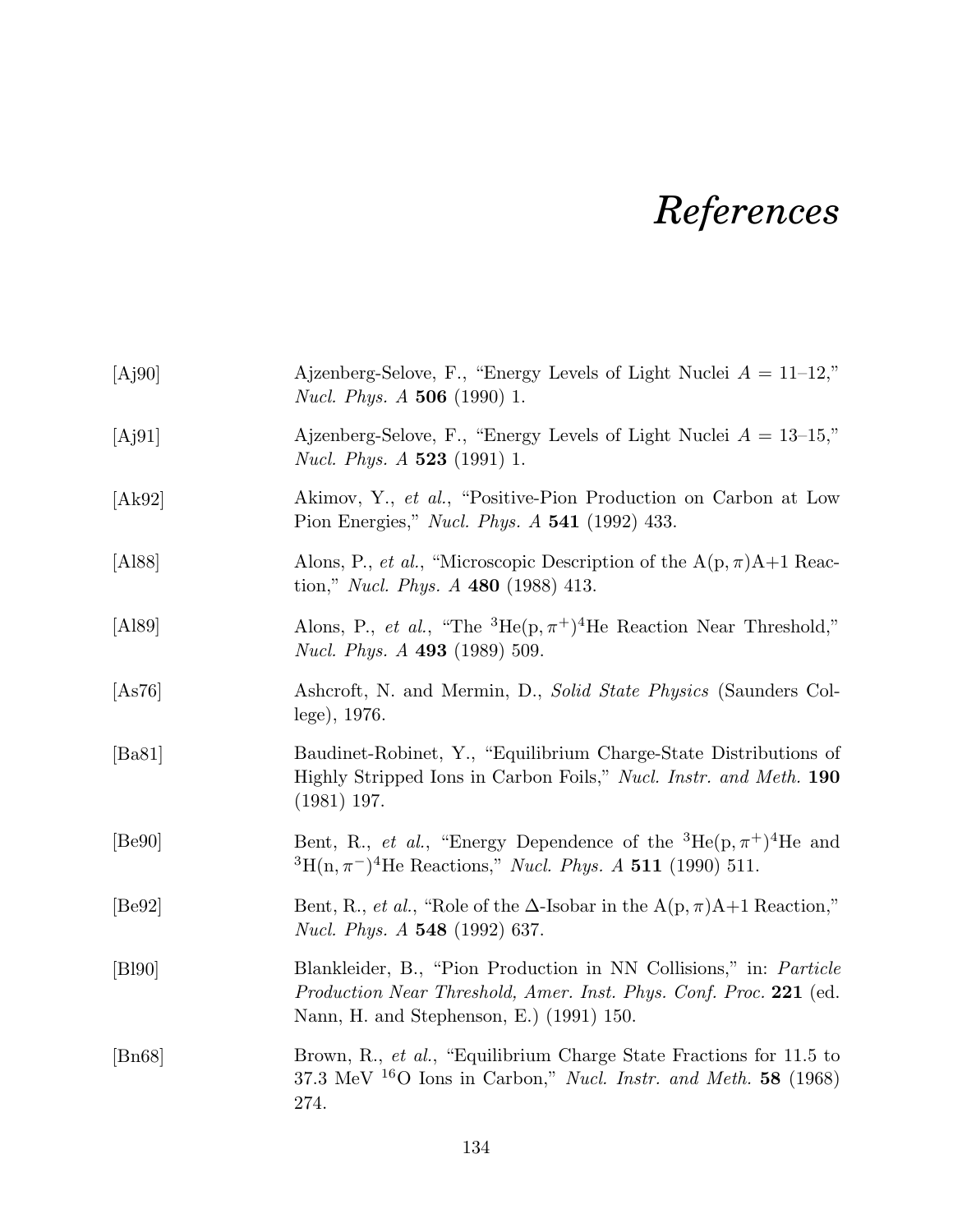| References                 | 135                                                                                                                                |
|----------------------------|------------------------------------------------------------------------------------------------------------------------------------|
| $\left[\text{Br}82\right]$ | Breskin, A., "Progress in Low-Pressure Gaseous Detectors," Nucl.<br><i>Instr. and Meth.</i> <b>196</b> (1982) 11.                  |
| [Bu76]                     | Budker, G., et al., "Experimental Studies of Electron Cooling," Par-<br>ticle Accelerators $7(1976)$ 197.                          |
| [Ca93]                     | Camerini, P., et al., "Threshold Behaviour of the $\pi^+\pi^-$ Invariant<br>Mass in Nuclei," <i>Nucl. Phys. A</i> 552 (1993) 451.  |
| [Ce75]                     | Cesini, G., et al., "Evaluation of Fission Fragment Ranges in Any<br>Medium," <i>Nucl. Instr. and Meth.</i> <b>127</b> (1975) 579. |

[Ch68] Charpak, G., *et al.*, "The Use of Multiwire Proportional Counters to Select and Localize Charged Particles," *Nucl. Instr. and Meth.* 62 (1968) 262.

- [Co82] Cooper, E. and Sherif, H., "Distortion Effects in a Relativistic One-Nucleon Model for the  $(p, \pi^+)$  Reaction," *Phys. Rev. C* 25 (1982) 3024.
- [Da71] Dahlgren, S., *et al.*, "Positive-Pion Production in Nuclear Reactions Induced by 185 MeV Protons," *Phys. Lett. B* 35 (1971) 219.
- [Dh83] Dakhno, L., *et al.*, "Measurement of the Cross-Sections for Production of Pion Pairs in Nucleon-Nucleon Collisions at Energies Below 1 GeV. Isospin Analysis," *Sov. J. Nucl. Phys.* 37 (1983) 540.
- [Di82] Dillig, M., *et al.*, "Proton-Induced Pion Production in the Rescattering Model," in: *Pion Production and Absorption in Nuclei – 1981, Amer. Inst. Phys. Conf. Proc.* 79 (ed. Bent, R.) (1982) 275.
- [Di89] Dillig, M., private communication (1989).
- [Dk91] Daehnick, W., *et al.*, "A Proposal for the Construction of an Experimental Station at the 6 Degree Bend of the Indiana Cooler Ring," *IUCF Internal Report: Equipment Proposal* (1987).
- [Dr91] Derenchuk, V. and Friesel, D., "Accelerator Performance," *IUCF Technical and Scientific Report* (1991) 187.
- [Du87] Dubach, J., *et al.*, "NN  $\rightarrow$  NN $\pi$  at Intermediate Energies: Predictions of a Unitary Model," *Nucl. Phys. A* 466 (1987) 573.
- [Ei80] Eisenberg, J., "The  $(\pi, \pi\pi)$  Process as a Possible Probe of Pion Condensation Precursor Phenomena," *Phys. Lett. B* 93 (1980) 12.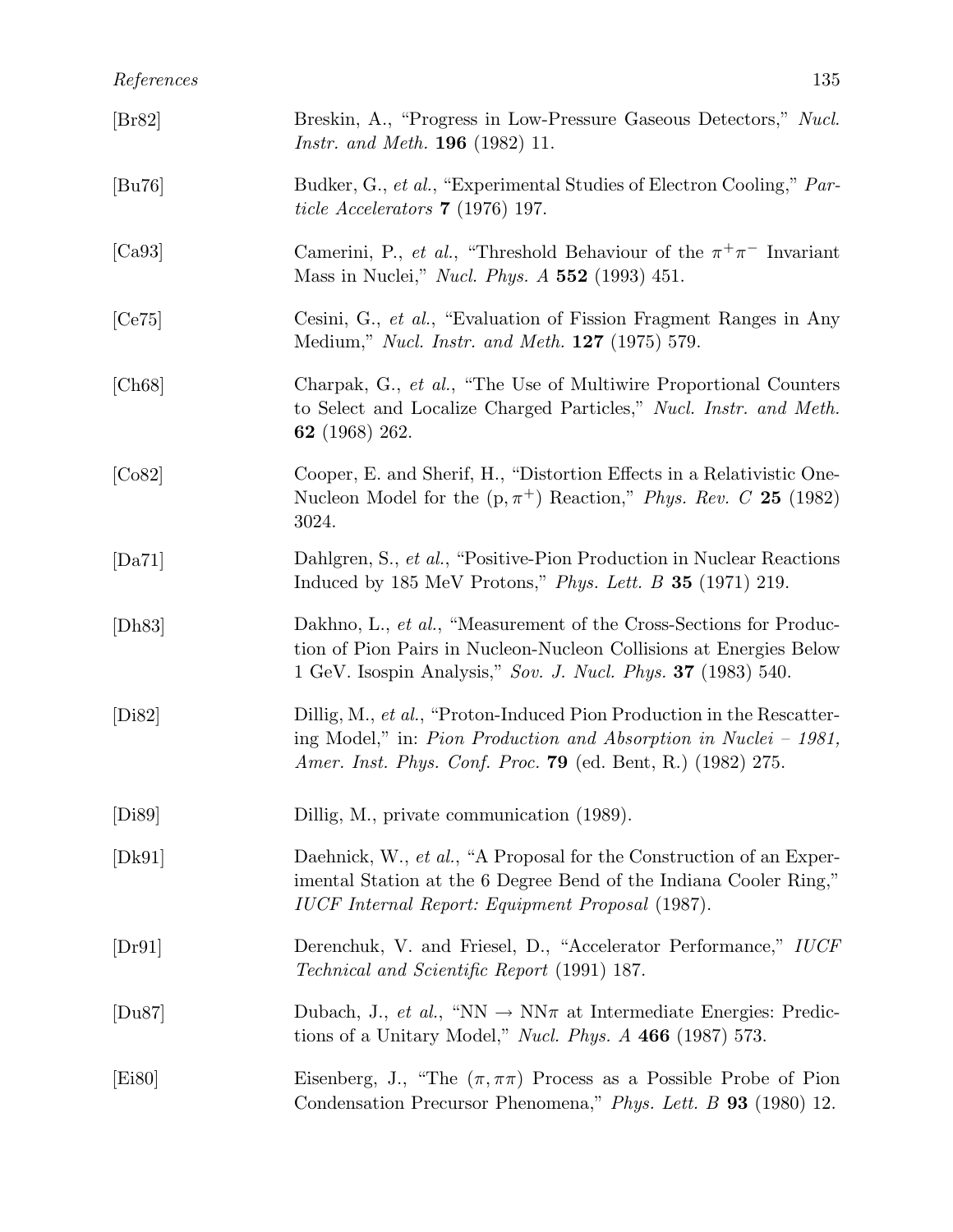| [Fa86]          | Falk, W., et al., "Pion Production Cross-Sections and Analyzing<br>Powers in the Inclusive <sup>12</sup> C(p, $\pi$ <sup>+</sup> )X Reaction at 400 and 450 MeV,"<br><i>Phys. Rev. C</i> 33 (1986) 988.            |
|-----------------|--------------------------------------------------------------------------------------------------------------------------------------------------------------------------------------------------------------------|
| [Fe81]          | Fearing, H., "Pion Production in Nuclei: Things Known and Un-<br>known," <i>Progress in Part. and Nucl. Phys.</i> $7$ (1981) 113.                                                                                  |
| [Fn90]          | Feng, X., <i>et al.</i> , "Cross-Section for the <sup>27</sup> Al(p, $\pi^{+}\pi^{+}$ ) <sup>28</sup> Mg Reaction<br>at 800 MeV," Phys. Rev. C 42 (1990) 451.                                                      |
| [Fr93]          | Friesel, D., "Accelerator Operations," IUCF Newsletter 52 (1993)<br>17.                                                                                                                                            |
| [Ge54]          | Gell-Mann, M. and Watson, K., "The Interactions Between $\pi$ -Me-<br>sons and Nucleons," Ann. Rev. of Nucl. Sci. 4 (1954) 219.                                                                                    |
| [Gn87]          | Grion, N., <i>et al.</i> , "Measurement of the <sup>16</sup> O( $\pi$ <sup>+</sup> , $\pi$ <sup>+</sup> $\pi$ <sup>-</sup> ) Reaction at<br>$T_{\pi^+} = 280$ MeV," <i>Phys. Rev. Lett.</i> <b>59</b> (1987) 1080. |
| [Gr82]          | Green, M., "Recent Developments and Results in $(p, \pi^{\pm})$ at IUCF,"<br>in: Pion Production and Absorption in Nuclei - 1981, Amer. Inst.<br><i>Phys. Conf. Proc.</i> <b>79</b> (ed. Bent, R.) (1982) 131.     |
| [Gr83]          | Green, M., "The Energy Dependence Near Threshold of Proton-<br>Induced Positive Pion Production in Simple Spin Systems," Ph.D.<br><i>Thesis</i> (Indiana Univ., unpublished) (1983).                               |
| [Ha93]          | Hardie, J., private communication (1993).                                                                                                                                                                          |
| $[\text{Hd80}]$ | Höistad, B., et al., "The $(p, \pi^{\pm})$ Reaction on <sup>12,13</sup> C at 200 MeV,"<br><i>Phys. Lett. B</i> <b>94</b> (1980) 315.                                                                               |
| [He93]          | Heimberg, P., private communication (1993).                                                                                                                                                                        |
| [Hi75]          | Highland, V., "Some Practical Remarks on Multiple Scattering,"<br><i>Nucl. Instr. and Meth.</i> <b>129</b> (1975) 497.                                                                                             |
| $[\text{Ho}87]$ | Homolka, J., et al., "Measurement of High Momentum Transfer Re-<br>actions by Recoil Detection," Nucl. Instr. and Meth. A 260 (1987)<br>418.                                                                       |
| $[\text{Ho}92]$ | Homolka, J., et al., "Measurement of the <sup>12</sup> C(p, $\pi$ <sup>0</sup> ) <sup>13</sup> N Reaction by<br>Recoil Detection," Phys. Rev. $C$ 45 (1992) 1276.                                                  |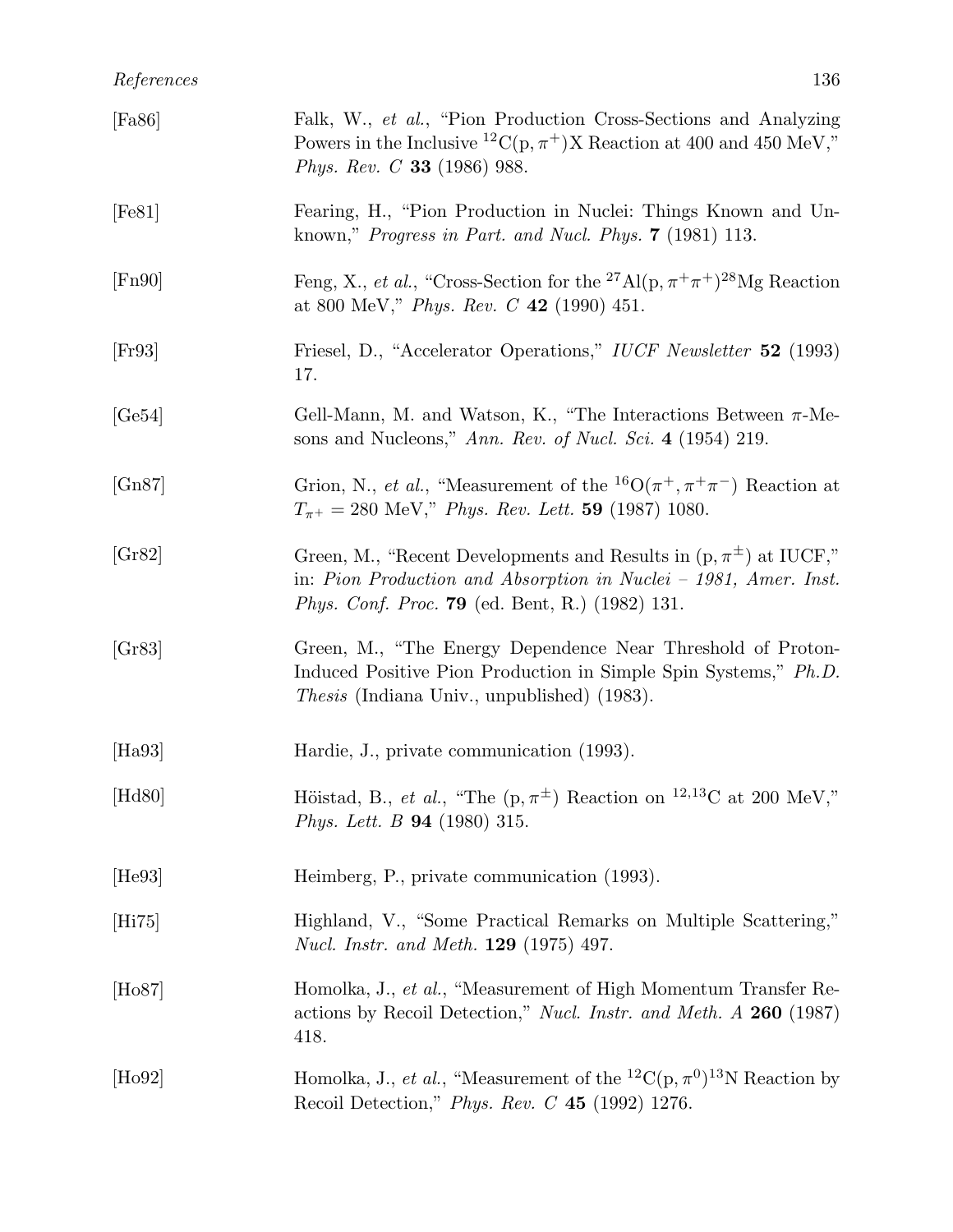| [Ho93]              | Homolka, J., et al., "Readout Electronic [sic] for the Silicon De-<br>tector Array of the Indiana Experiment," Jahresbericht, Technische<br>Universität München (1992) 160.                                                                        |
|---------------------|----------------------------------------------------------------------------------------------------------------------------------------------------------------------------------------------------------------------------------------------------|
| [Hu87]              | Huber, G., <i>et al.</i> , "Energy Dependence of the <sup>12</sup> C(p, $\pi$ <sup>+</sup> ) <sup>13</sup> C* Reac-<br>tion in the Region of the $\Delta_{1232}$ Resonance," Phys. Rev. C 36 (1987)<br>1058.                                       |
| [Iq85]              | Iqbal, M. and Walker, G., "Intermediate Isobar Effects in a Two-<br>Nucleon Mechanism for $(p, \pi)$ ," <i>Phys. Rev. C</i> 32 (1985) 556.                                                                                                         |
| Ja85                | Jacobs, W., "High-Spin States with the $(p, \pi)$ Reaction," in: Nuclear<br>Structure at High Spin, Excitation, and Momentum Transfer, Amer.<br><i>Inst. Phys. Conf. Proc.</i> 142 (ed. Nann, H.) (1985) 181.                                      |
| [Jk90]              | Jäkel, O., et al., "Chiral Symmetry and the Near Threshold Pion-<br>Induced $2\pi$ Production on the Nucleon (I)," <i>Nucl. Phys.</i> A 511<br>$(1990)$ 733.                                                                                       |
| [ <sub>J</sub> o82] | Jones, G., "NN $\rightarrow \pi d$ and NN $\rightarrow NN\pi$ : A Review of Experimen-<br>tal Results," in: <i>Pion Production and Absorption in Nuclei</i> $- 1981$ ,<br><i>Amer. Inst. Phys. Conf. Proc.</i> <b>79</b> (ed. Bent, R.) (1982) 15. |
| [Js86]              | Jones, K., et al., "Energy Dependence of Deformation Parameters"<br>in the <sup>12</sup> C(p, p') <sup>12</sup> C Reaction," <i>Phys. Rev. C</i> <b>33</b> (1986) 17.                                                                              |
| $[\text{Ju}84]$     | Julien, J., et al., "Evidence for a Resonant Structure in Inclusive<br>$Cu(p, \pi^{+})X$ Reactions," <i>Phys. Lett. B</i> 142 (1984) 340.                                                                                                          |
| [Kn89]              | Knoll, G., Radiation Detection and Measurement, 2 <sup>nd</sup> Edition (Wi-<br>ley), 1989.                                                                                                                                                        |
| [Ko89]              | Korkmaz, E., et al., " <sup>12,13</sup> C( $\vec{p}, \pi^{\pm}$ ) Reactions at $T_p = 200$ MeV,"<br><i>Phys. Rev. C</i> 40 (1989) 813.                                                                                                             |
| [Kr82]              | Krasnov, V., et al., "Analysis of Pion Spectra in Production by 240-<br>500 MeV Protons on Nuclei," <i>Phys. Lett. B</i> 108 (1982) 11.                                                                                                            |
| [Ks84]              | Keister, B. and Kisslinger, L., "Microscopic Two-Baryon Dynamics<br>and the $(p, \pi)$ Reaction," <i>Nucl. Phys. A</i> 412 (1984) 301.                                                                                                             |
| [Ku90]              | Kurepin, A., "Production and Decay of $\Delta$ Isobars in Nuclei," Nucl.<br><i>Phys.</i> $A$ 519 (1990) 395c.                                                                                                                                      |
| [Le93]              | Lee, T. and Riska, D., "Short Range Exchange Contributions to the<br>Cross-Section for $pp \to pp\pi^0$ Near Threshold," <i>Phys. Rev. Lett.</i> 70<br>$(1993)$ 2237.                                                                              |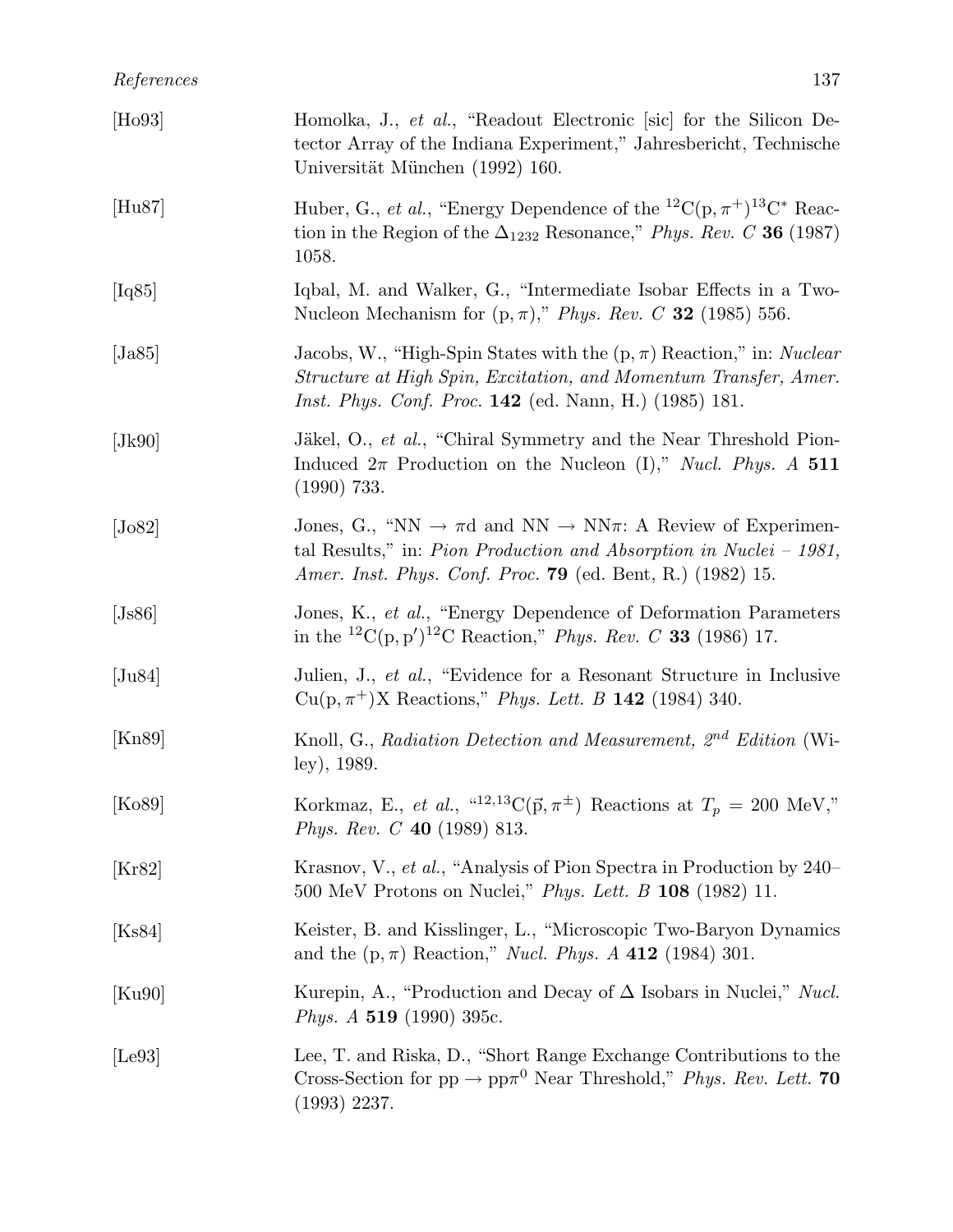## *References* 138

| $[{\rm Lm}70]$              | Lock, W. and Measday, D., <i>Intermediate Energy Nuclear Physics</i><br>(Methuen), 1970.                                                                                                           |
|-----------------------------|----------------------------------------------------------------------------------------------------------------------------------------------------------------------------------------------------|
| $\left[ \text{Ln}87\right]$ | Londergan, J., and MacFarlane, M., "The Nucleon-Nucleon Interac-<br>tion: From Mesons to Quarks," IUCF/NTC Internal Report $87-14$<br>(1987).                                                      |
| [Lo84]                      | Lolos, G., et al., "Polarized-Proton-Induced Exclusive Pion Produc-<br>tion in <sup>12</sup> C at 200, 216, 225, 237, and 250 MeV Incident Energies,"<br><i>Phys. Rev. C</i> <b>30</b> (1984) 574. |
| [Lw87]                      | Leo, W., Techniques for Nuclear and Particle Physics Experiments<br>(Springer-Verlag), 1987.                                                                                                       |
| [Lz92]                      | Lozowski, W., private communication (1992).                                                                                                                                                        |
| [Lz93]                      | Lozowski, W. and Hudson, J., "Improved Carbon Micro-Ribbon<br>Targets and Stripper Foils for the IUCF Cooler Ring," Nucl. In-<br>str. and Meth. A <b>334</b> (1993) 173.                           |
| [Ma79]                      | Measday, D. and Miller, G., "Hopes and Realities for the $(p, \pi)$ "<br>Reaction," Ann. Rev. of Nucl. Sci. 29 (1979) 121.                                                                         |
| [ $Me83$ ]                  | Meyer, H., et al., "Proton Scattering From ${}^{12}$ C Between 100 and<br>200 MeV and the Optical Potential," <i>Phys. Rev. C</i> 27 (1983) 459.                                                   |
| [Me $85$ ]                  | Meyer, H., "Beam Properties in Storage Rings with Heating and<br>Cooling," Nucl. Instr. and Meth. $B$ 10 (1985) 342.                                                                               |
| [Me88]                      | Meyer, H., Indiana Cooler User Guide, 2 <sup>nd</sup> Edition (IUCF), 1988.                                                                                                                        |
| [Me90]                      | Meyer, H., <i>et al.</i> , "Total Cross-Section for $pp \rightarrow pp\pi^0$ Near Thresh-<br>old Measured with the Indiana Cooler," Phys. Rev. Lett. <b>65</b> (1990)<br>2846.                     |
| [Me92]                      | Meyer, H., et al., "Total Cross-Section for $pp \rightarrow pp\pi^0$ Close To<br>Threshold, <i>Nucl. Phys. A</i> 539 (1992) 633.                                                                   |
| [No70]                      | Northcliffe, L. and Schilling, R., "Range and Stopping-Power Tables"<br>for Heavy Ions," <i>Nuclear Data Tables A</i> $7$ (1970) 233.                                                              |
| [Os85]                      | Oset, E. and Vicente-Vacas, M., "A Model for the $\pi^- p \to \pi^+ \pi^- n$<br>Reaction," <i>Nucl. Phys. A</i> 446 (1985) 584.                                                                    |
| [Os86]                      | Oset, E. and Vicente-Vacas, M., "Inclusive $(\pi, \pi\pi)$ Reactions in Nu-<br>clei," <i>Nucl. Phys. A</i> $454$ (1986) 637.                                                                       |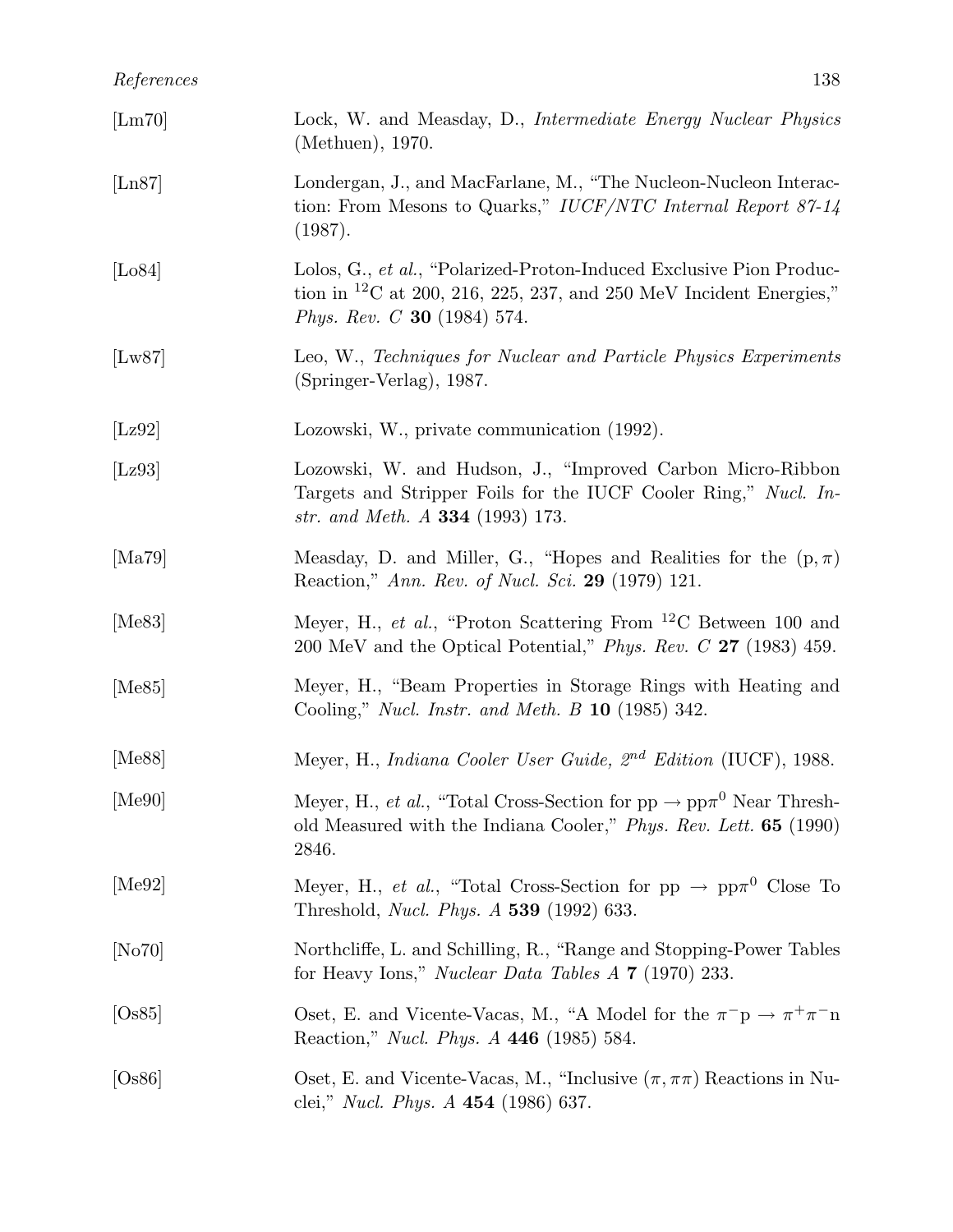| [Pa84] | Parkhomchuk, V., "Physics of Fast Electron Cooling," in: Proc.<br>Workshop on Electron Cooling and Related Applications, ECOOL<br>$(1984)$ 71.                                                                           |
|--------|--------------------------------------------------------------------------------------------------------------------------------------------------------------------------------------------------------------------------|
| [Pd90] | Particle Data Group, "Review of Particle Properties," Phys. Lett.<br>$B$ 239 (1990) 1.                                                                                                                                   |
| [Pi93] | Pickar, M., et al., "Near-Threshold Proton-Induced Neutral Pion<br>Production From <sup>12</sup> C," <i>Phys. Rev. C</i> 48 (1993) 2763.                                                                                 |
| [Po90] | Pollock, R., "The IUCF Cooler After Three Years," in: Proc. Work-<br>shop on Cooler Rings and Their Applications (ed. Katayama, T.)<br>$(1990)$ 147.                                                                     |
| [Pp90] | Pancella, P., et al., "Linear Motion Feedthrough for Target Posi-<br>tioning," IUCF Technical and Scientific Report (1990) 125.                                                                                          |
| [Pp94] | Pancella, P., private communication (1994).                                                                                                                                                                              |
| [Pr88] | Press, W., et al., Numerical Recipes in C, $1^{st}$ Edition (Cambridge<br>U. Press), 1988.                                                                                                                               |
| [Pz93] | v. Przewoski, B., et al., "Interaction of Stored, Cooled Proton Beams<br>with Fiber Targets," Nucl. Instr. and Meth. $\Lambda$ 328 (1993) 435.                                                                           |
| [Re84] | Read, S. and Viola, V., "Excitation Functions for $A \geq 6$ Fragments<br>Formed in <sup>1</sup> H- and <sup>4</sup> He-Induced Reactions on Light Nuclei," <i>Atomic</i><br>Data and Nuclear Data Tables 31 (1984) 359. |
| [Rm88] | Rehm, K. and Wolfs, F., "A Focal Plane Detector for Reactions with<br>Medium Weight Projectiles," Nucl. Instr. and Meth. A 273 (1988)<br>262.                                                                            |
| [Sa77] | Sauli, F., "Principles of Operation of Multiwire Proportional and<br>Drift Chambers," CERN Report 77-09 (1977).                                                                                                          |
| [Sc86] | Schott, W., et al., "Observation of the <sup>12</sup> C( <sup>3</sup> He, $\pi$ <sup>+</sup> ) <sup>15</sup> N Reaction<br>Near Threshold Using Recoil Detection," Phys. Rev. C 34 (1986)<br>1406.                       |
| [Se87] | Segel, R., et al., "Measurements of Nuclear Reactions using Recoil<br>Detection," IUCF/NTC Internal Report 87-07, (1987).                                                                                                |
| [Sg92] | Solberg, K., private communication (1992).                                                                                                                                                                               |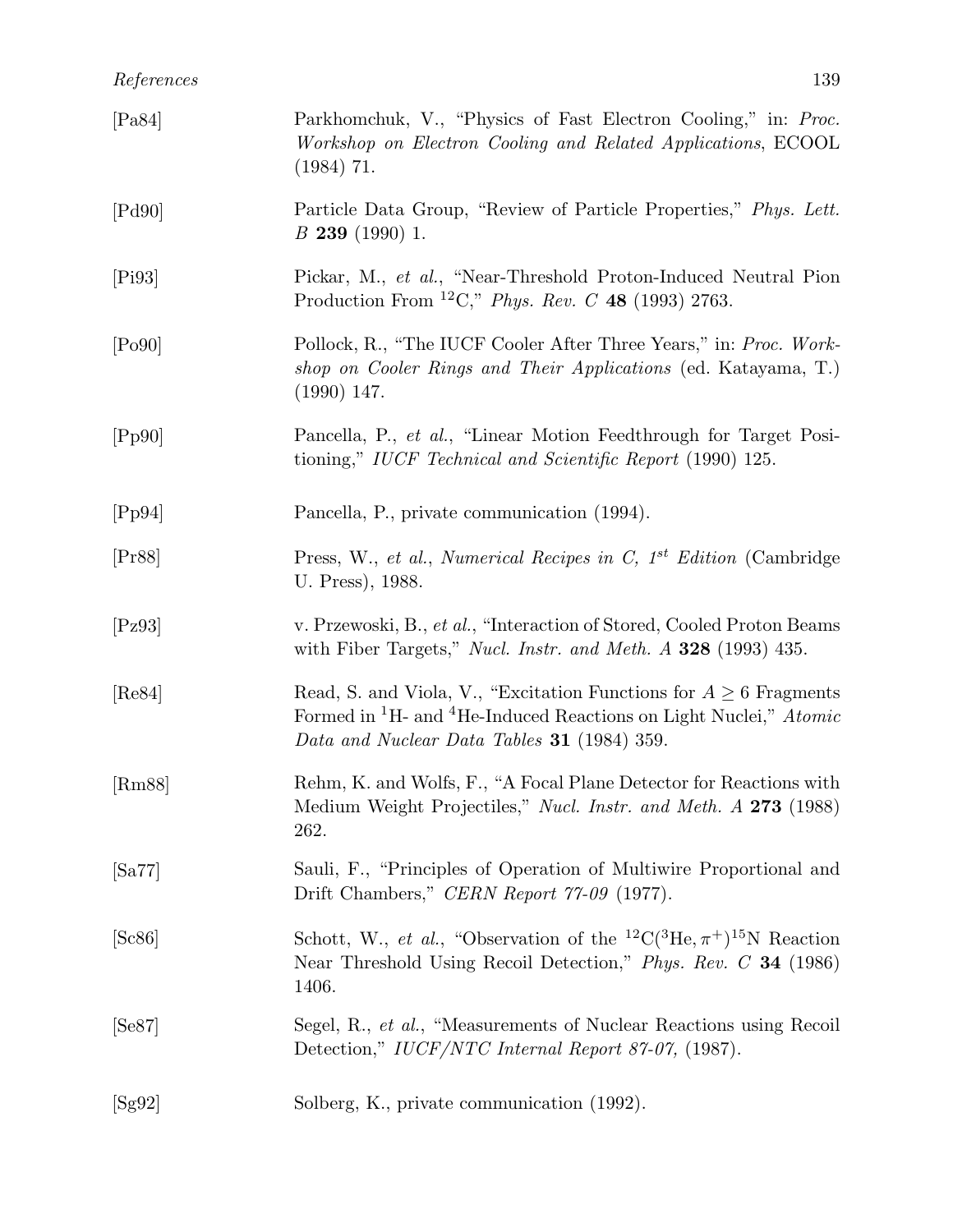| [Sk88]     | Schuck, P., et al., "Bound Two-Pion Cooper Pairs in Nuclei?," Zeit.<br><i>für Physik A</i> <b>330</b> (1988) 119.                                                                      |
|------------|----------------------------------------------------------------------------------------------------------------------------------------------------------------------------------------|
| [So81]     | Soga, F., <i>et al.</i> , "Energy Dependence of the Reaction <sup>12</sup> C(p, $\pi$ <sup>+</sup> ) <sup>13</sup> C<br>to Different Final States," <i>Phys. Rev. C</i> 24 (1981) 570. |
| [Sp90]     | Sperisen, F., et al., "Cooler Target Development: Gas Jet Target,"<br>IUCF Technical and Scientific Report (1990) 117.                                                                 |
| [Vi82]     | Vigdor, S., et al., "Dominance of High-Spin Two-Particle, One-Hole<br>Transitions in $(p, \pi^{-})$ Reactions," <i>Phys. Rev. Lett.</i> 49 (1982) 1314.                                |
| [ $Wa52$ ] | Watson, K., "The Effect of Final State Interactions on Reaction<br>Cross-Sections," <i>Phys. Rev.</i> 88 (1952) 1163.                                                                  |
| [Wi71]     | Wilson, S., <i>et al.</i> , "Isospin Invariance in the Reaction $n+p \rightarrow \pi^0+d$ ,"<br><i>Phys. Lett. B</i> <b>35</b> (1971) 83.                                              |
| [Yk35]     | Yukawa, H., "On the Interaction of Elementary Particles (I)," Pro-<br>ceedings of the Physical-Mathematical Society of Japan (1935) 48.                                                |
| [Yu89]     | Yu, Z., et al., "Studies of the <sup>12</sup> C(p, n) and <sup>13</sup> C(p, n) Reactions Near<br>180°," IUCF Technical and Scientific Report (1989) 43.                               |